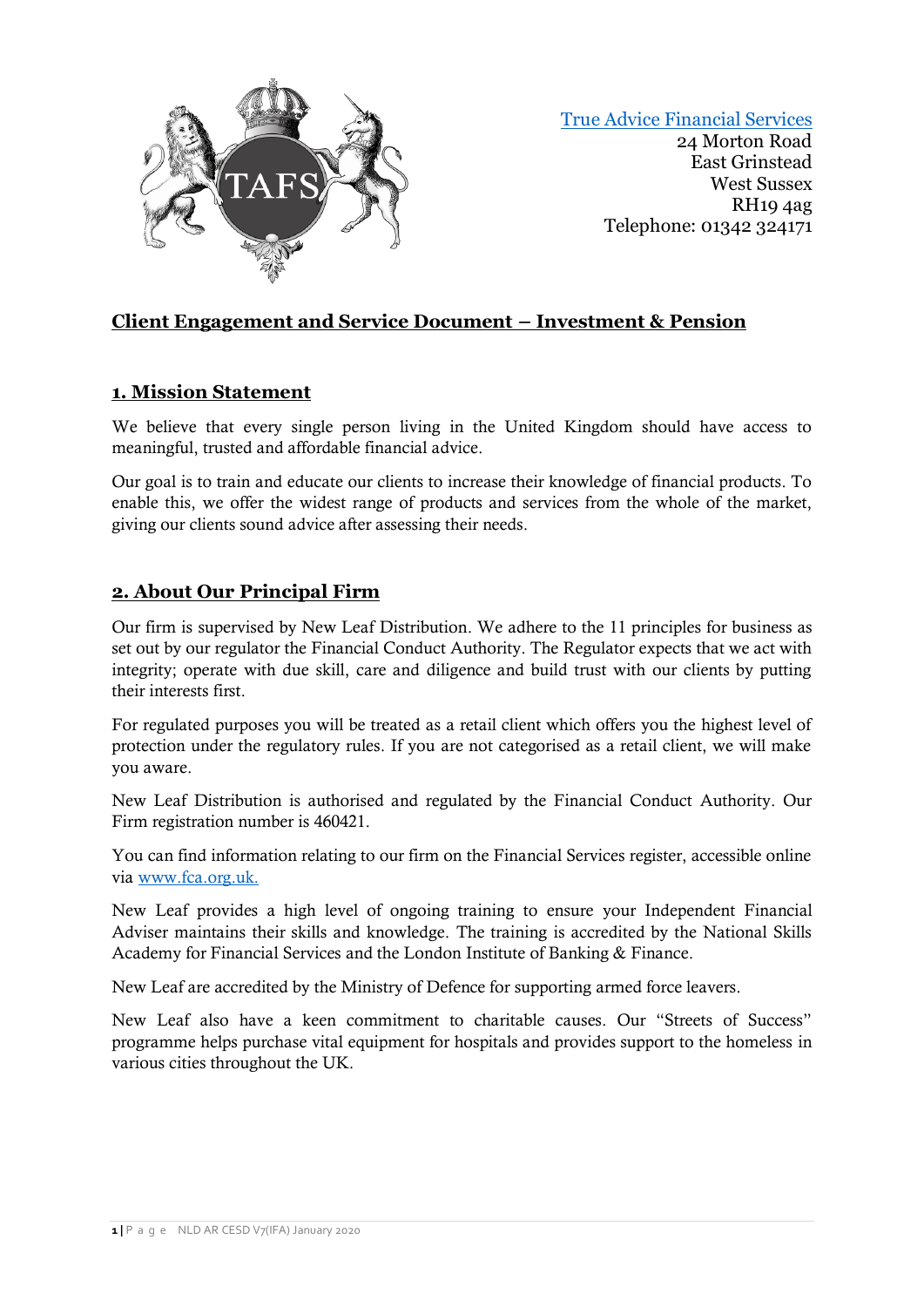# **3. Meeting your Independent Financial Adviser (IFA)**



Your IFA will meet with you, first to describe their services and charges, then to complete an Investment Discussion Document. This allows your IFA to analyse your investment and/or retirement objectives.

Part of this discussion will involve an Attitude to Risk Questionnaire which will assist your IFA in recommending the type of products best suited to your risk appetite.

Based on reviewing your current circumstances (including assessing any existing policies), your IFA will then prepare a personal recommendation.

A highly skilled paraplanning team assists your IFA with researching appropriate products and putting together a solution. They will also complete a case health check to ensure all of the regulatory requirements have been followed.

You will then meet with your IFA and they will provide you with a Suitability Report explaining the recommendation. If a recommendation includes purchasing new financial products, other documentation including an illustration showing the expected costs to you will be provided also.

# **4. How are we Independent?**

We provide independent advice which means that our recommendation will be unbiased, unrestricted and based upon a comprehensive and fair analysis of the market.

This means that our recommendations to you will be based on the following selection criteria: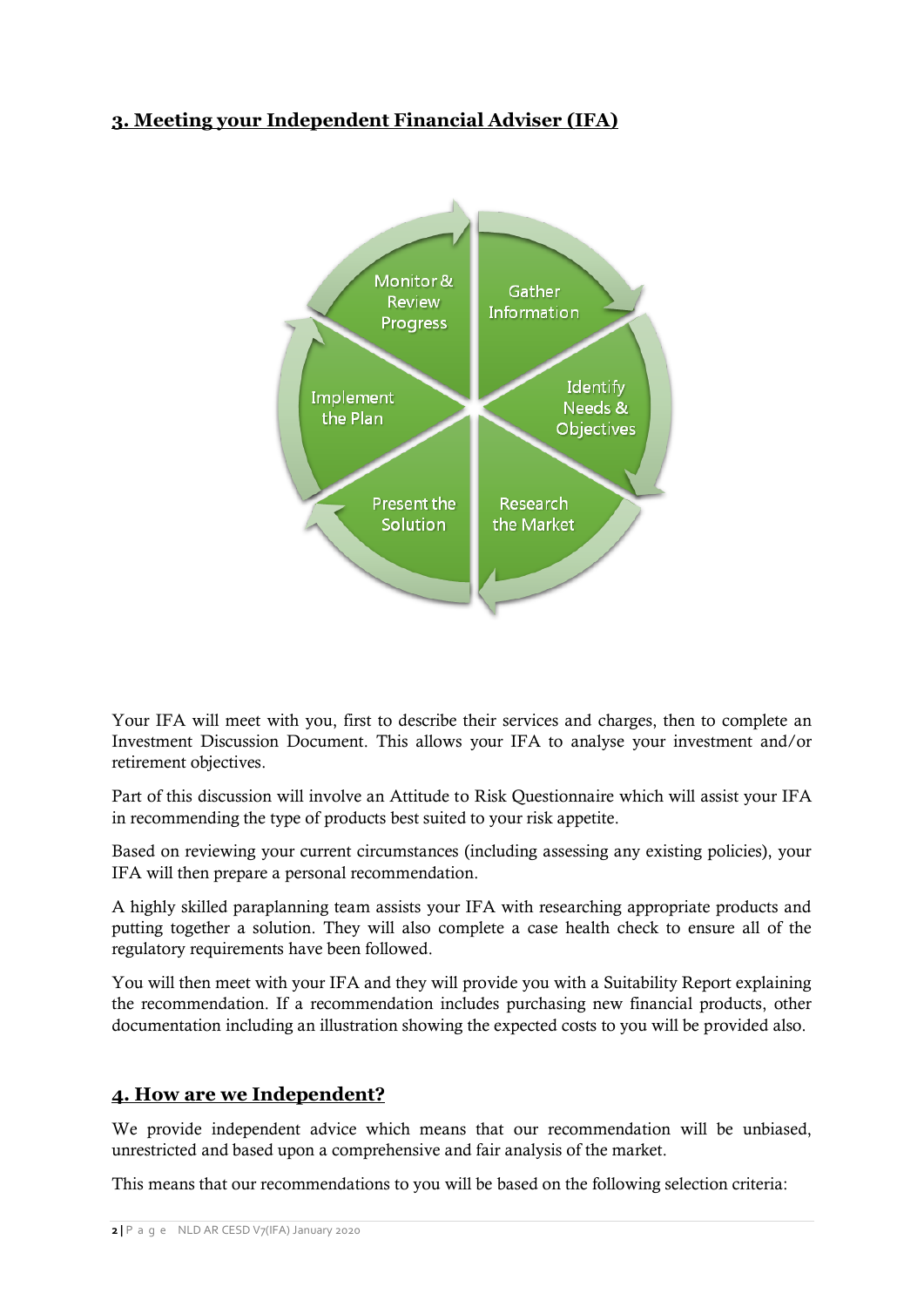- We will determine which, if any, of the following types of investment or pension products are capable of meeting your needs, along with any associated 'tax wrappers' available (e.g. and ISA):
	- Open Ended Investment Company Funds (OEICS) including Exchange Traded Funds (ETFs), Unit Trusts and Investment Trusts;
	- Personal Pensions, Stakeholder Pensions, Self-Invested Personal Pensions (SIPPs) and Annuities;
	- Insurance Based Investments, including Capital Investment Bonds and Endowments;
	- Structured Capital at Risk Products (SCARPS) and Structured Deposits;
	- Certain Specialist Investments suitable for retail clients, including Venture Capital Trust (VCT) Investments and Enterprise Investment Schemes (EIS);
	- $\triangleright$  Sharia compliant investments.

# **5. Investment Solution and Strategy**

We will consider a broad range of different providers offering the products mentioned above. One of the following provider solutions will be selected based on your criteria and preferences:

- $\cdot$  Platform Solution we may recommend that you hold and trade your investments and/or pensions in one place via a platform service. Under this solution, the funds are managed by Discretionary Fund Managers (DFM) through the construction of model portfolios which align to your attitude to risk and offer diversification. By opting for this solution, you will have easy access to valuations and up to date information via accessing the Platform where the funds are held. The DFMs will also send quarterly reports detailing the investment performance and valuation of your portfolio to keep you regularly updated. This solution also provides greater security for your funds as they are ringfenced from the DFMs.
- $\div$  Life Office Solution This option might be suitable for clients who have basic needs and do not require the use of a platform to view their investments and are happy to receive reports less regularly from the provider.
- $\cdot \cdot$  Bespoke Solutions For clients investing over £200,000 and have a higher net worth, we may recommend a bespoke fund management solution where a unique portfolio is created for them. This will be at a higher cost but the client will have an investment manager working alongside their IFA to monitor the investment and fund performance.
- $\cdot$  Boutique Solutions for example a client requiring inheritance tax mitigation strategies; enhanced annuities; onshore bonds; or sharia compliant investments.
- Existing Solution having reviewed your existing portfolio and investment, we may recommend no changes are required but offer our ongoing service as your IFA.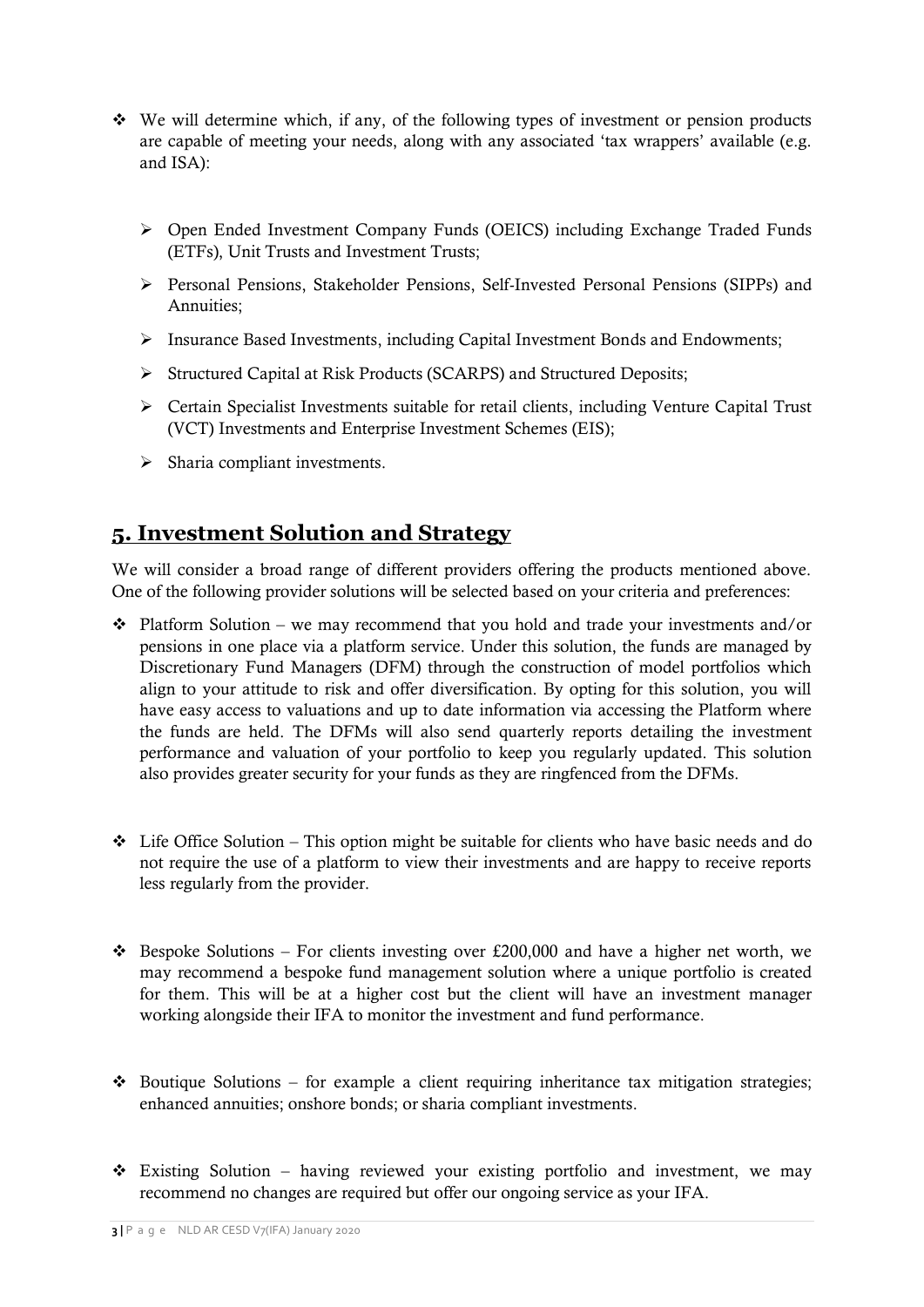Providers offering these solutions are considered from a broad range which are fully researched and representative of the whole of the market. They are reviewed on a regular basis.

The strategy adopted by the providers when managing their funds and portfolios can be described as follows:

- **Actively Managed –** The strategy is made up of different funds investing in various asset classes. Investments managers will regularly review the performance and risk of different funds and decide whether it is prudent to buy or sell funds within the portfolio.
- **Passive -** The strategy will be made up of various tracker funds which are solely designed to track the worlds markets. There will be little influence from an investment manager.
- **Enhanced Passive –** Using advanced technology, the investment manager will monitor trends in the market to include the best performing passive structures. A rules based system allows for the technology to assist the investment manager in managing volatility whilst looking for a strong annualised returns.
- **❖** Ethical Using the same process as the Actively Managed Strategy as above; Ethical portfolios primarily invest in companies/ funds that focus on social responsibility and ethical governance at the forefront of their investment strategy.

In discussion with your IFA, you will determine your preferred investment strategy as outlined above. It is possible to opt for a single, combination or blend different options to satisfy your priorities.

#### **6. Protection and other services**

We also offer products from the whole of the market for pure protection (non-investment) based products:

- **Personal & Family Protection** e.g. setting up a life policy to cover debts.
- **Business Protection** e.g. covering the loss of profit due to the death of a key person.
- **General Insurance** e.g. building & contents or private medical insurance.

Any products recommended are offered from a range of insures based on a fair and personal analysis of the market for Life Assurance, Critical Illness Cover, and Income Protection Insurance.

We also offer services for residential, commercial mortgages and equity release. If you are interested in these services, we can arrange for you to speak with a suitably qualified mortgage and/or equity release adviser.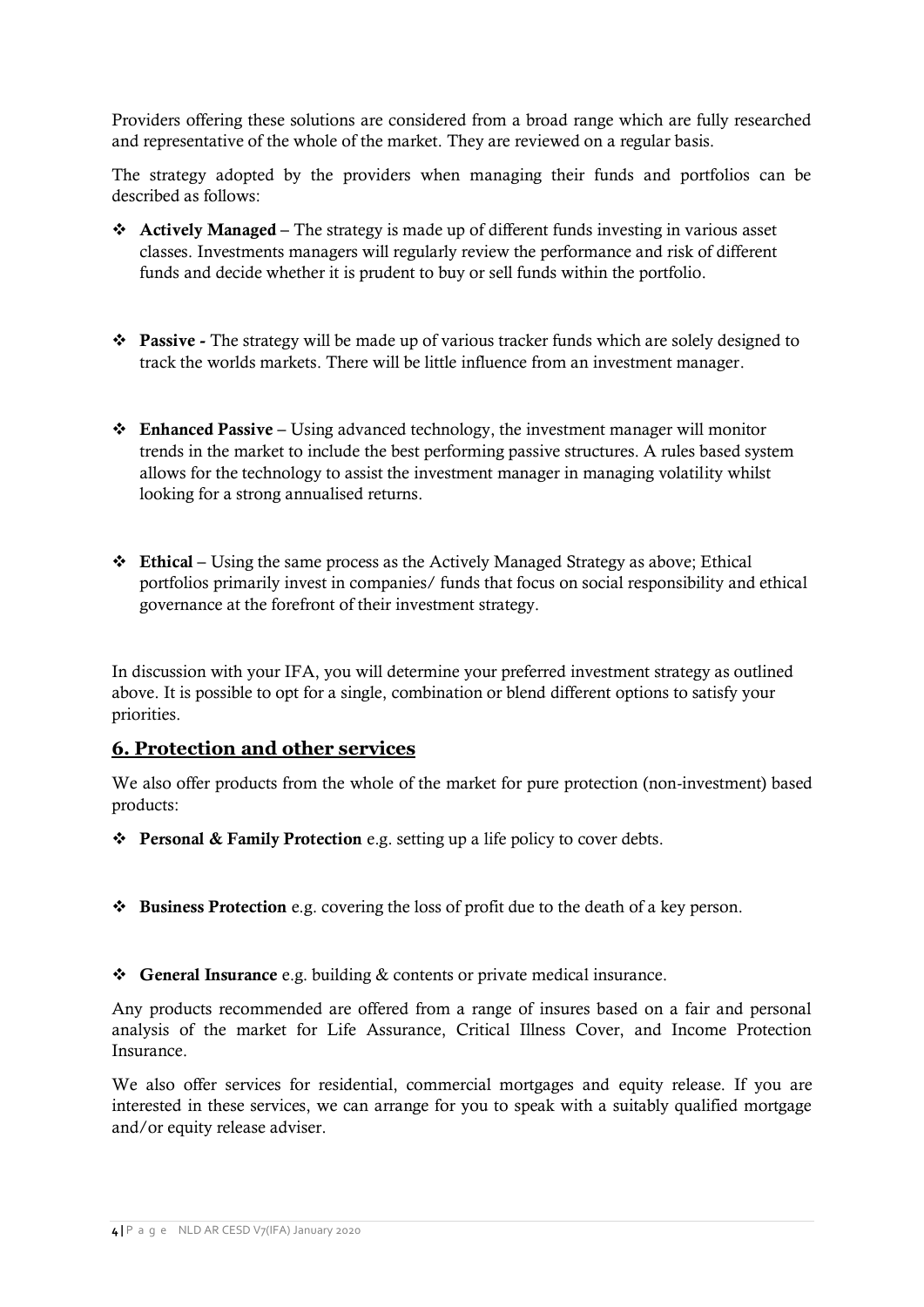# **7. How do we charge for providing Investment or Pension Advice?**

| <b>Service</b>                                                                                               | Charge                                                                                                                                                                                                          | <b>Note</b>                                                                                                                                                                                                                                                                                                                                                                                                |
|--------------------------------------------------------------------------------------------------------------|-----------------------------------------------------------------------------------------------------------------------------------------------------------------------------------------------------------------|------------------------------------------------------------------------------------------------------------------------------------------------------------------------------------------------------------------------------------------------------------------------------------------------------------------------------------------------------------------------------------------------------------|
| Initial meeting to explain<br>what we do and to allow<br>you to decide whether you<br>require our assistance | No charge                                                                                                                                                                                                       | At the end of the meeting we<br>will agree how you wish to<br>proceed.                                                                                                                                                                                                                                                                                                                                     |
| Providing<br>with<br>you<br>a<br>personal recommendation                                                     | <b>Option 1: Hourly Charge</b><br>£250 per hour<br>A non-refundable deposit of<br>£250 is required prior to any<br>recommendations<br>being<br>made.<br>For Pension Transfers, you<br>can only select option 2. | A full analysis of your current<br>financial<br>and<br>personal<br>position. You will receive a<br>Suitability Report and we will<br>explain<br>the<br>personal<br>recommendation to you. We<br>take<br>will<br>care<br>οť<br>administration and set up for<br>implementing the plan for<br>you.<br>An estimate of our total fees<br>before we commence any<br>hourly fee work will be<br>provided to you. |
|                                                                                                              | Option 2: Percentage based<br>Charge<br>Up to $3\%$ of the total amount<br>(single)<br>be<br>invested<br>to<br>premium)                                                                                         | Same service provided<br>as<br>above.<br>For example, for<br>every<br>£10,000 invested we would<br>charge up to £300.                                                                                                                                                                                                                                                                                      |
|                                                                                                              | If implementation is for a<br>regular premium plan e.g. a<br>brand new ISA. The charge<br>will be $30\%$ of the 1 <sup>st</sup> year's<br>premiums                                                              | For example, for a monthly<br>premium of £100 we would<br>charge £360.                                                                                                                                                                                                                                                                                                                                     |
| Ongoing review service<br>(optional)                                                                         | Up to $1.5\%$ of investable<br>assets on which the ongoing<br>service is being provided.                                                                                                                        | For example, for investable<br>assets of £50,000 the annual<br>charge for ongoing advice<br>would be up to £750.<br>Please refer to our fee                                                                                                                                                                                                                                                                |
|                                                                                                              | Alternatively you can opt to<br>engage with us when you<br>want to. We will charge our<br>standard hourly rates for any<br>ongoing work undertaken of<br>£250 per hour.                                         | agreement for details on what<br>is offered as part of this<br>service.<br>Please note, we will not<br>monitor<br>the<br>ongoing<br>of<br>performance<br>your<br>investments and/or pensions<br>unless you instruct us to do<br>SO.                                                                                                                                                                        |